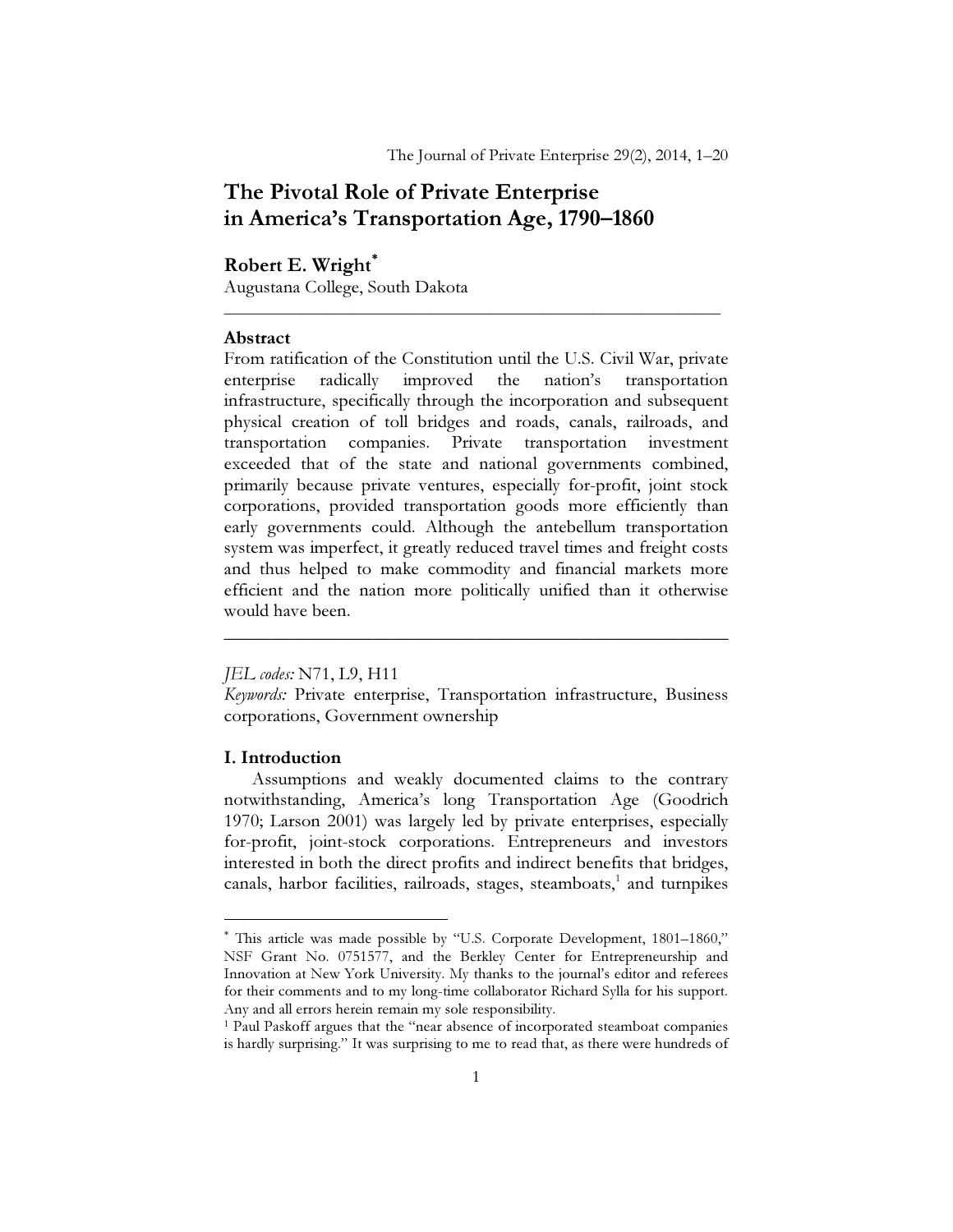#### 2 R. E. Wright / The Journal of Private Enterprise 29(2), 2014, 1–20

could generate were the paramount players, not governments, which were chronically hampered by weak incentives and relatively susceptible to rent seeking. Entrepreneurs and corporate managers, though imperfect in specific cases, had better incentives to improve efficiency, to encourage innovation and the adoption of the most cost-effective technologies, and to make rational choices about the deployment of scarce resources.

Unable or unwilling to finance construction themselves, early U.S. governments often encouraged for-profit businesses to run the risks and reap the rewards of creating infrastructure improvements. Some private transportation enterprises took the form of sole proprietorships, partnerships, and unincorporated joint-stock companies. Except for the big water sailing ship trade, however, most entrepreneurial energies and private investment dollars were directed into corporations despite the considerable suspicion corporate enterprises aroused in some Americans (Davis 1917; Maier 1993; McCarthy 2003; Seavoy 1982). American entrepreneurs began experimenting with the corporate form in the 1780s but not until the 1790s did both governments and businessmen embrace it. By 1861, over 22,000 business corporations had been chartered throughout the United States, rendering it the world's most enthusiastic promoter of an increasingly flexible and sophisticated form of business organization (Wright and Sylla 2011).

### II. The Corporate Form

 $\overline{a}$ 

Generally, entrepreneurs preferred the corporate form when the net benefits (benefits minus costs) of incorporating exceeded the net benefits of forming a sole proprietorship, partnership, or other type of organization. In some businesses, such as commercial banking and insurance, incorporation often delivered net benefits. In other industries, by contrast, businesses rarely sought corporate charters (Ellsworth 1972, pp. 399–402; Paskoff 1983). Incorporation entailed two major categories of costs. The first were internal agency conflicts between majority and minority shareholders, shareholders and bondholders, and shareholders and managers (Smith 1904, Book 5, Chapter 1, Part III, Article 1). Although impossible to eliminate, agency conflicts could be controlled if not minimized by adopting astute governance rules (Wright and Sylla, 2011). The second cost,

chartered steamboat companies formed before the Civil War (Paskoff 2007, p. 128). For a contemporary view of the role of private corporations, see Murat (1833, pp. 37–38).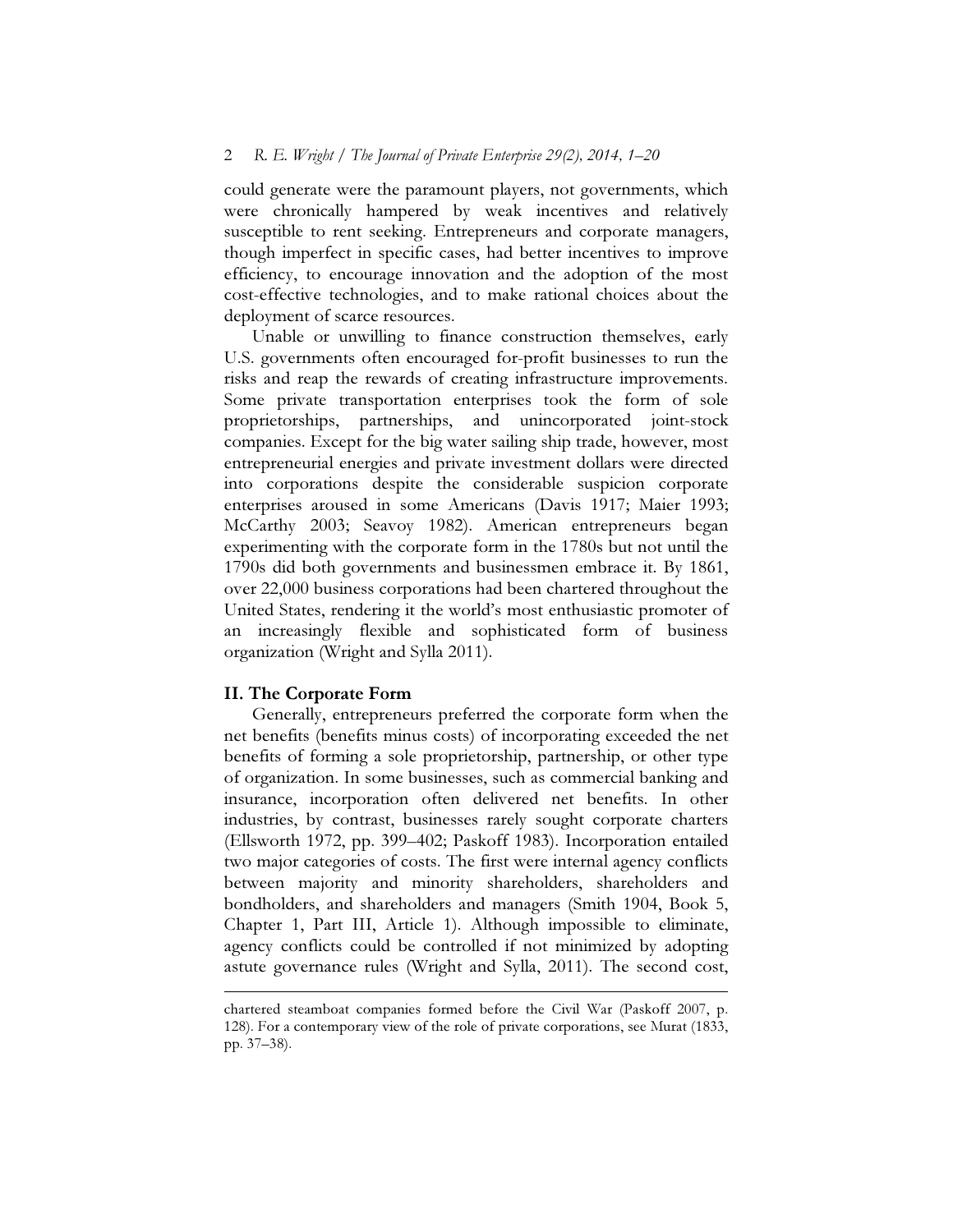that of obtaining a charter from the legislature, was generally minimal. Additional, usually minor, costs arose when a charter needed revision, as many did (Cadman 1949; Murphy 2008; Wright 1997; Anon. 1836; A Citizen of Philadelphia 1826).

The most significant benefit of a charter was that it enabled entrepreneurs to raise large sums of equity capital. Investors in corporations enjoyed several important advantages not generally available to sole proprietors or partnerships, including (1) perpetual succession, (2) the right to sue and be sued in the corporation's name, (3) limited liability and entity shielding, (4) sundry technical advantages of corporate over partnership law, (5) the ability to sell call options in the primary (issuance) market, and (6) the existence of liquid secondary markets for corporate stock and bonds. In addition to those unique advantages, corporations could generally do what proprietorships or partnerships could. When a large pool of capital was necessary to complete a project and a charter could be obtained relatively cheaply, the corporation was typically the preferred form of organization, especially among transportation entrepreneurs (Dodd 1954; Gunn 1988; Hurst 1970; Livermore 1935).

Small ferries and bridges, modest harbor improvements, and even short turnpikes could be profitably run by sole proprietors or partnerships, but most sizable transportation projects benefited from obtaining a corporate charter.<sup>2</sup> Between 1790 and 1860, 10,808 transportation corporations formed in the United States under special acts of incorporation (Sylla and Wright 2012). (An unknown and for the most part unknowable number of others formed under general acts of incorporation in the 1840s and 1850s.) Bridges numbered 1,310, canals 404, ferries 165, harbor companies 199, mixed commercial companies 635, navigation and transportation companies 978, railroads 2,503, and turnpikes 4,614. Total authorized capitalization of those companies ranged between \$2.9 and almost \$4.5 billion. Unsurprisingly, railroads accounted for about 75 percent

<sup>2</sup> Jacob Witmer, for example, erected a "handsome bridge of 7 stone arches, the arches lined with marble," over the Conestogo River in Pennsylvania at his own expense "under the privilege of a perpetual toll." Some, like the Danville Toll Bridge in Virginia, were owned by partnerships. A few proprietary toll bridges, like the Pocomoke Bridge Company, formed joint-stock companies but did not bother to incorporate because they needed only a handful of neighborhood stockholders to fully capitalize them. Inexpensive eyeball monitoring of the bridge and its managers meant that such companies did not need to suffer the expense of obtaining a formal charter, though they conducted their affairs as if they were chartered (Gilpin 1926, p. 73; Farmers Bank of Virginia 1848; Clayvell 1829–1880).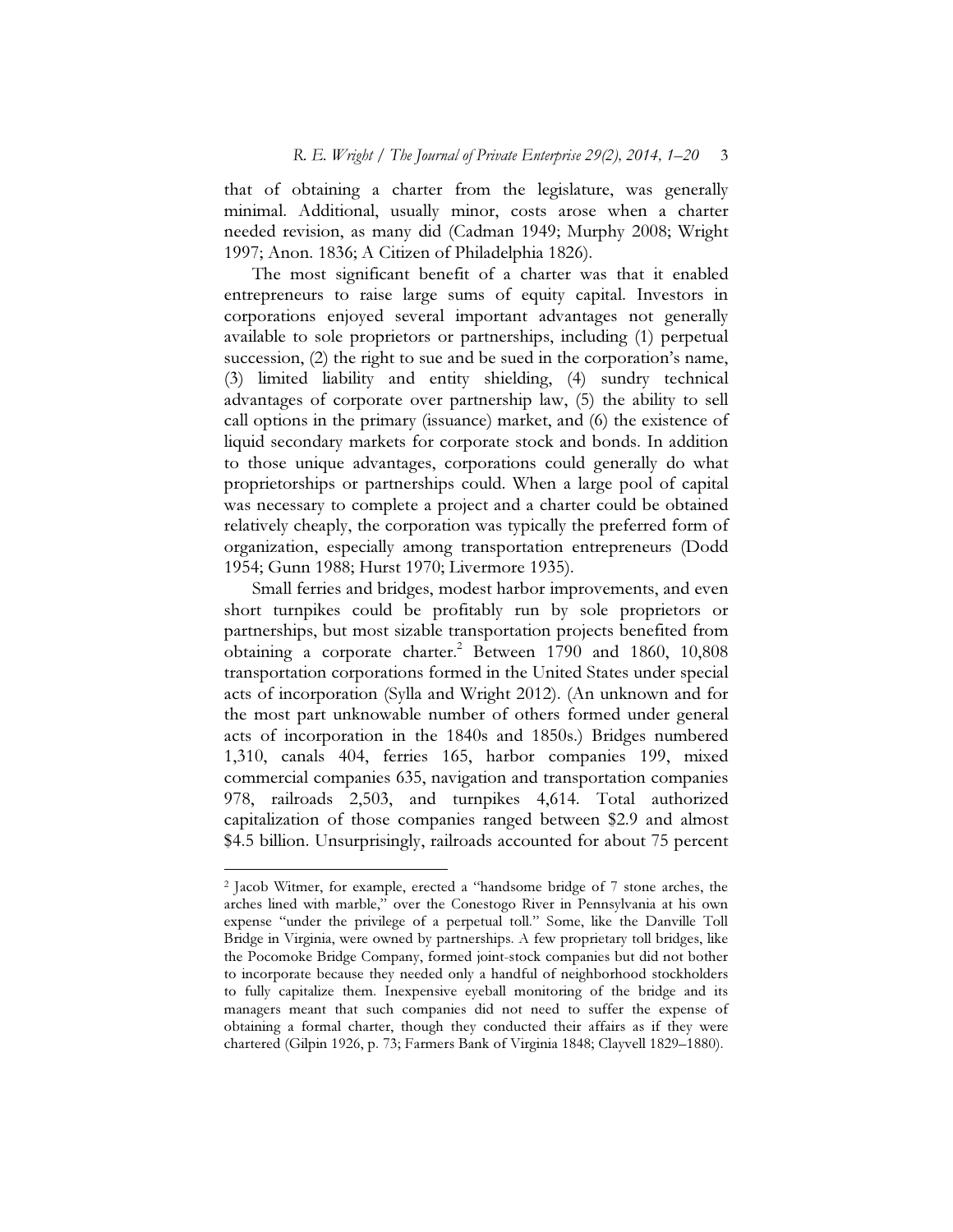of the total, followed by turnpikes, navigation and transportation companies, and canals.<sup>3</sup>

Well-governed corporations (alas, some were poorly managed [Littlefield 1984]) operated effectively at much larger sizes than other types of businesses did and, thanks to the profit motive, they constructed improvements more inexpensively than governments could, even using the same contractors that both typically relied upon to do the actual construction (Tanner 1840, p. 16; Dunbar 1915, p. 3:848; Taylor 1934, pp. 191–92). Transportation corporations had strong incentives to find ways of cutting costs without impeding service (Baldwin 1822; Boyd 1839). Their managers generally understood the importance of "locating" the routes of their improvements in the most economical places and of keeping the scope of improvements "commensurate, with its objects" (Tanner 1840, p. 24). They strove, for example, to dig canals that were not too narrow or too wide and tried to avoid laying a double railroad track where a single track with sufficient turnouts would suffice. Government leaders were typically less inclined to strict economy.<sup>4</sup>

<sup>&</sup>lt;sup>3</sup> Although more precise than previous estimates, the figures presented above remain imperfect because the authorized capitalizations of many transportation corporations were not specified in their charters and were coded as zero, undoubtedly an underestimate (Wood 1919, p. 9). On the other hand, not all transportation corporations that received special charters formed, successfully raised their minimum authorized capital, or completed the infrastructure improvements they promised to. The percentage that failed before the Civil War remains unknown but was undoubtedly nontrivial. In Pennsylvania, 84 of 146 turnpike companies chartered before 1821 actually began operations, completing 1,807 of the 2,521 miles they had been authorized to build. In New Jersey, only a little more than half of the 54 turnpikes chartered up to 1828 successfully constructed roads. One scholar concluded that "it is safe to say that at least onethird of the turnpike corporations chartered never built a mile of road" (Durrenberger 1931, pp. 55, 74, 107). The attrition rate among New England turnpikes was also approximately one-third (Taylor 1934, p. 164). It should be noted, however, that the failure of transportation corporations had little effect on contemporaries, most of whom realized that some "visionary enterprises . . . will fail in producing the anticipated results" (Tanner 1840, p. 23). Many also realized that a well-functioning financial system should drive inefficient private enterprises out of business, so the failure of individual corporations represented a highly successful system. Moreover, bankrupt transportation concerns often bequeathed to successors valuable tangible assets like right-of-ways, boats, freight cars, wagons, warehouses, and so forth.

<sup>&</sup>lt;sup>4</sup> "There are palpable objections to States assuming any industrial employment, when individuals can be found with adequate means. The vigilance of individual supervision, and the keenness of private interest, secure an economy, which is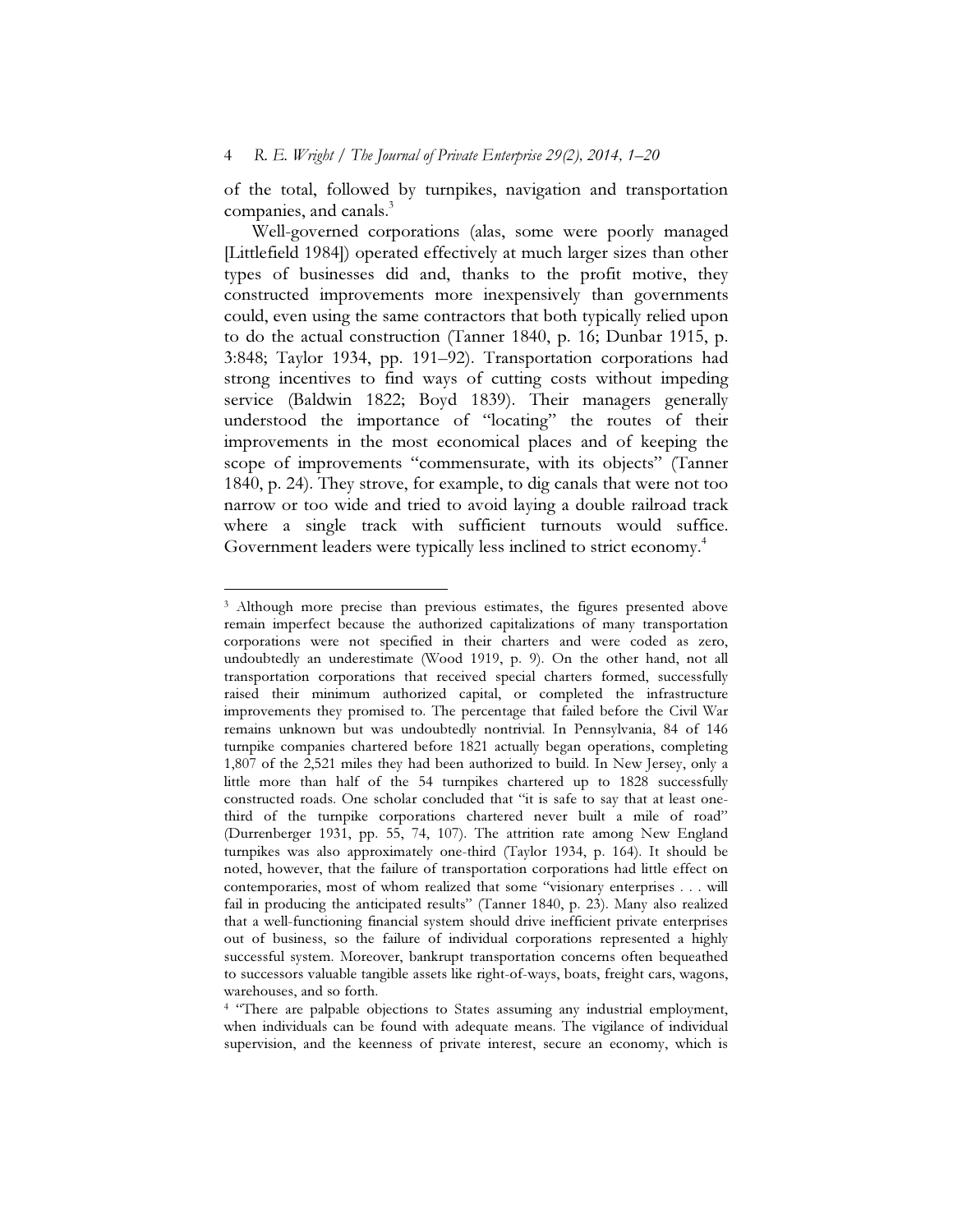#### III. Managing Corporate Transportation Infrastructure

The most profitable type of improvements, bridges and railroads, were able to minimize free riders (toll avoidance), and, due to their physical superiority over alternative technologies, were able to capture significant market share. Unlike bridges, railroads were able to capture the profits of both supplying a right-of-way and of transporting people and goods. Canals were typically less profitable than railroads because they usually did not capture transport profits. They suffered little from toll avoidance but most lost market share to railroads as the latter became more powerful and reliable. Turnpikes were the least profitable of all (Taylor 1934, pp. 266–82). Although most toll roads were relatively inexpensive to build and maintain, toll avoidance was rampant and no transport profits could be had because roads were open to everyone, even pedestrians and livestock on the hoof (Durrenberger 1931, p. 120; Taylor 1934, p. 200). Finally, moving people or goods by water or rail, especially with the aid of steam power, was inherently superior to moving them via various horse-drawn wheeled vehicles. A single horse, it was said, could pull as much weight on a canal as 40 horses could on a turnpike. Management quality and special circumstances (like local market power and competition from steam ferries), however, doomed some bridges and railroads and rendered some turnpikes and canals valuable (Taylor 1934, pp. 266–74; Pirtle, n.d., Cox [1832?], pp. 24– 25). The profitability of carriers (navigation companies, like steamship lines, and transportation companies, like stagecoach lines) also lay mostly in the efficiency of their management.

"Many public works have been procrastinated, and others completely wrecked" by bad management, explained railroad engineer W. Milnor Roberts in 1851 (p. 9). Managerial skill and incentives were the most important variables. Where both skill and incentives were lacking, projects failed regardless of ownership (corporate or government) or type of improvement (bridge, canal, railroad, road) (Dunbar 1915, p. 3:820). Where one or the other was absent, projects floundered until the underlying problem was identified and rectified or the work was abandoned. Failures and delays were costly, but for that very reason, investors sought to minimize them.

never obtained where the loss caused by neglect is not borne in its entire weight by the guilty party, but is divided among a multitude" (Smith 1853, p. 259).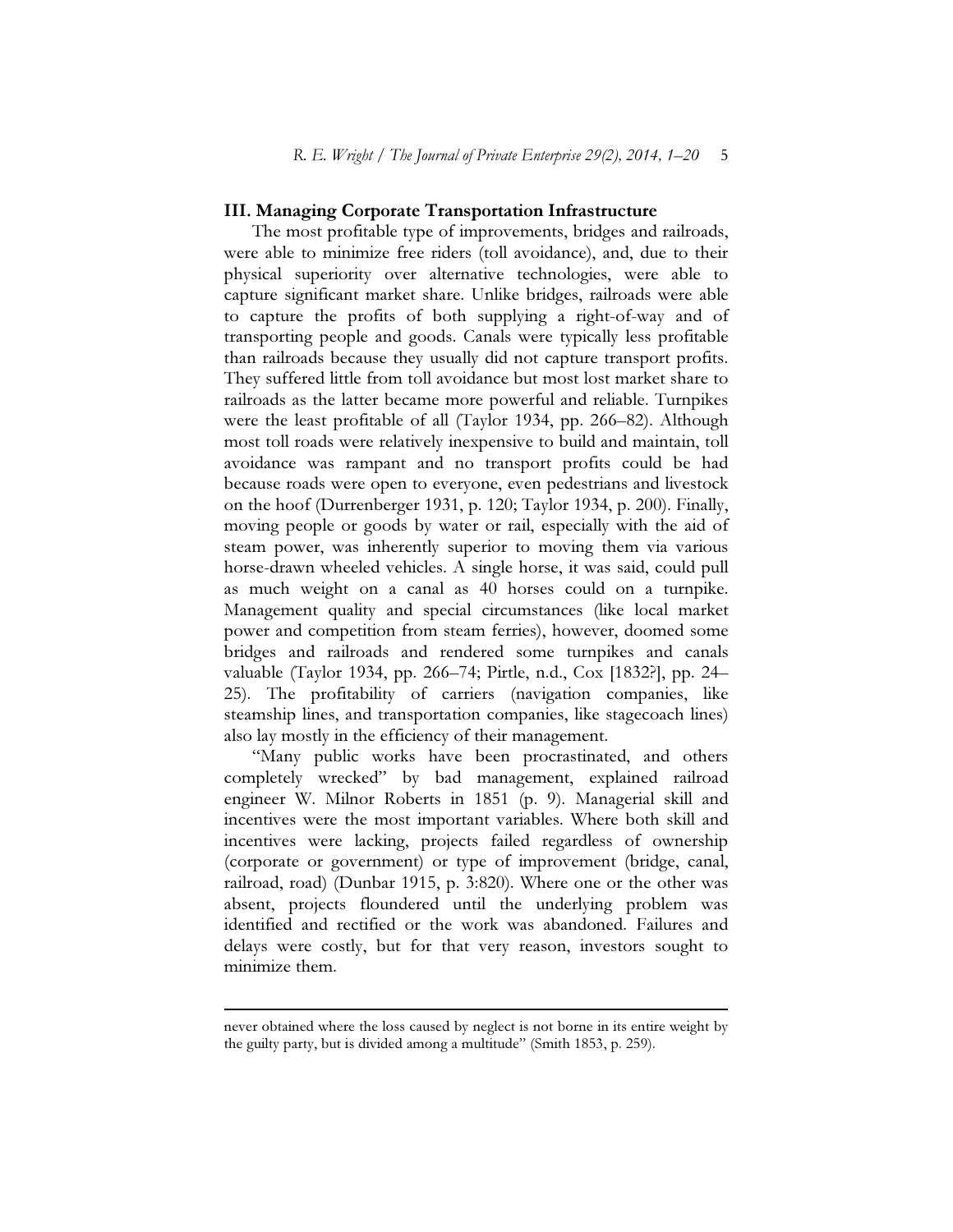#### 6 R. E. Wright / The Journal of Private Enterprise 29(2), 2014, 1–20

For-profit corporations dominated the transportation sector before the Civil War because they were, in most instances, the most efficient available means of building the physical infrastructure and transportation networks that the burgeoning nation needed. Corporations were better able than simpler forms of business organization and governments to overcome capacity constraints in capital, contracting, and engineering and managerial expertise (Smith 1853, pp. 258–89; Murphy 2008, pp. 259–62). Moreover, the competitive, for-profit nature of the early American transportation network spurred the relatively rapid development and proliferation of a wide range of cost-cutting or quality-enhancing technologies.

Despite facing tremendous physical and intellectual barriers, antebellum entrepreneurs managed to greatly improve American transportation infrastructure. In the 1790s, traveling overland was slow, arduous, and expensive. To get from Philadelphia to Pittsburgh took nine days, most of it after Shippensburg, where the stage lines ended and travelers were obliged to proceed on foot or overpriced horseback (Dunbar 1915, pp. 1:325–26, 331). Due to the difficulties of overland travel, water transportation was used whenever possible, in liquid form on rivers, lakes, and oceans and solid form (snow and ice) when available (Dunbar 1915, 2:420, 3:750–51; Anon. 1845, pp. 16–17). Even water travel, however, was slow, especially upstream. It took about ten weeks to paddle a canoe up the Ohio River from St. Louis to Pittsburgh, so some travelers actually found it better to walk instead (Dunbar 1915, pp. 1:330–32).

#### IV. Increased Efficiency

As the nineteenth century progressed, travel times plummeted. When completed in May 1800, the Santee Canal made it possible for boats to pass between the Santee and Cooper Rivers in South Carolina in just eight or nine hours without suffering the expense and trouble of portage (Anon. 1800, p. 3). Thousands of similar improvements made across the nation over decades added up to real change. Circa 1800, travel times from New York to Boston, Charleston (SC), New Orleans, Chicago, and San Francisco were four, ten, twenty-seven, forty-two, and untold weeks, respectively. With each passing year, travel times slowly improved, typically first in the east and the north and later in the west and the south (Dunbar 1915, pp. 2:656–90). On the eve of the Civil War, one could travel from New York to Boston in less than a day, make it to Charleston or Chicago in two, New Orleans in five, and San Francisco in only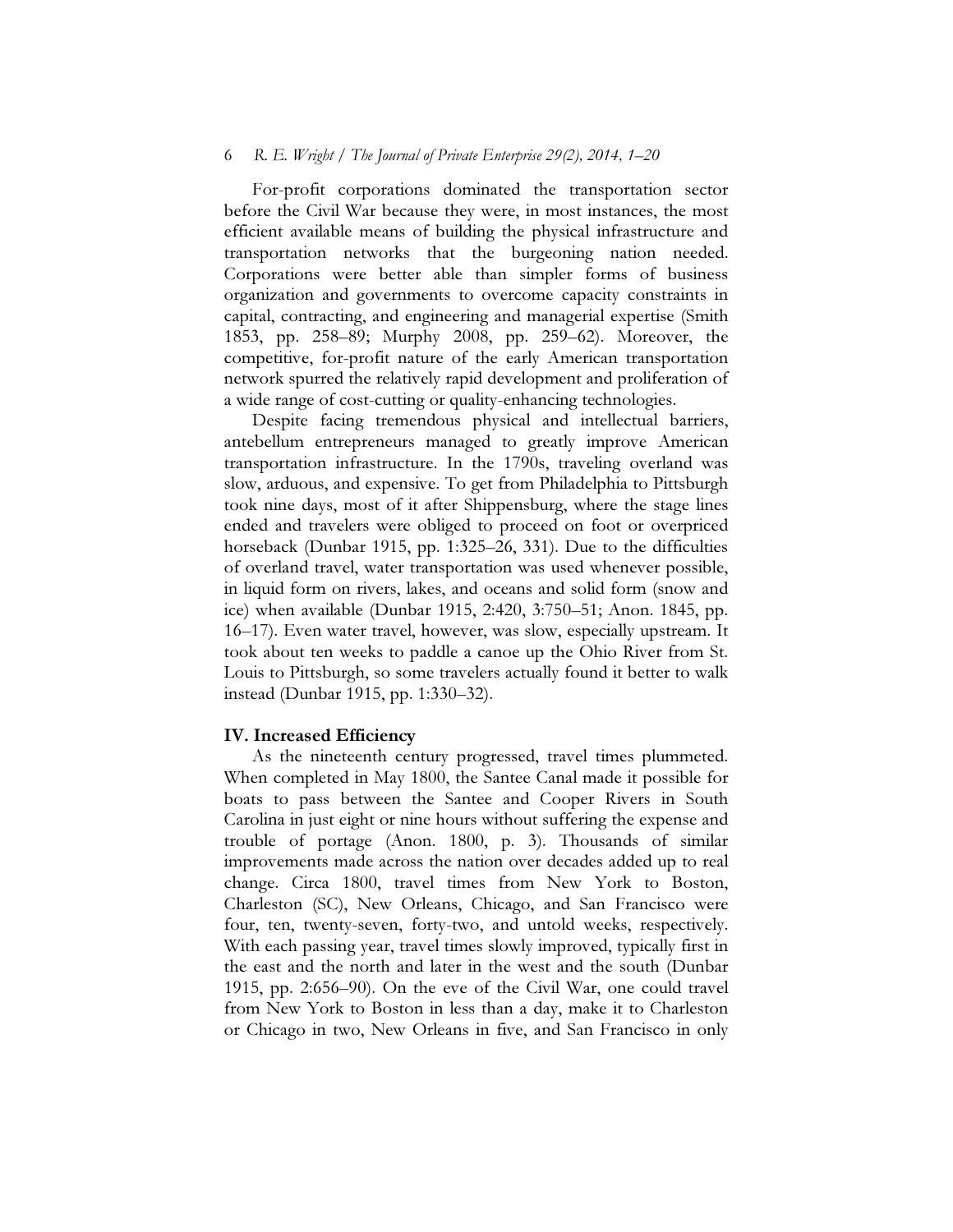twenty-eight (Carter et. al. 2000, p. 4:779). Passenger rates fell, too. In 1816, it took 5.5 days and cost \$47 to travel from Philadelphia to Quebec. By 1860, the same trip could be accomplished in just over two days for less than \$19 (Taylor 1951, p. 141). That was no aberration, as over the period average passenger rates fell by about half on stagecoach lines, to about 5 cents per mile. Slower canal boats charged only 1.5 to 2 cents per mile while faster ones cost 3 to 4. Passenger fares on steamships were pricey at first but eventually dropped to levels reputed to be the lowest in the world. By 1850, anyone with 50 cents could travel from New York to Albany via steamship in just eight hours (Taylor 1951, pp. 142–44). Train travel also got cheaper, decreasing from 5 cents per mile in the 1830s to an average of 2.44 cents per mile by 1859 (Fishlow 1972, p. 498; Durrenberger 1931, pp. 26, 127).

Freight shipment times also dropped dramatically. By 1860, steamships and trains moved freight five times faster than by wagon and canal boat (Taylor 1951, p. 139). Freight rates also decreased markedly (Fishlow 1972, p. 484; Taylor 1951, pp. 132–38). Better roads and wagons meant that wagon freightage costs were cut in half, from 30 to 15 cents per ton per mile (ton-mile), between 1794 and 1850. Downstream river costs dropped even more in percentage terms, from 1.5 cents per ton-mile in 1790 to 0.5 cents by 1840. Upstream costs plummeted from about 10 to 1 cent per ton-mile between 1789 and 1825, partly due to the introduction of river steamboats. But clearly other factors were at play, too, as canal freight rates dropped from 8 cents per ton-mile circa 1800 to less than a penny by the Civil War. The Lehigh Coal and Navigation Company's forty-six-mile long canal from Mauch Chunk to Easton, Pennsylvania, for example, allowed for the cheap transport of tens of thousands of tons of coal annually (Anon. 1830, p. 2). Railroad rates dropped, too, from around 7 cents per ton-mile in the early 1830s to less than 3 by the war's outbreak (Carter et al. 2000, p. 4:781; Fishlow 1972, p. 498; Lindstrom 1978, pp. 112–19).

The transportation network also became more robust over time, providing more options for travelers in terms of mode of travel, route, and time of departure (Anon. 1836, pp. 14–15; Anon. 1848, pp. 16–20). Overall quality increased, too (Lehman 1992, p. 163; Bunker 1831, p. 15; California and New York Steamship Company 1857, p. 5; Dunbar 1915, pp. 3: 1,111–12), with one writer asserting that "comfort and safety" roughly doubled with the advent of railroads (Anon. 1848, p. 4; Newkirk 1839, p. 8). By the 1850s, foreign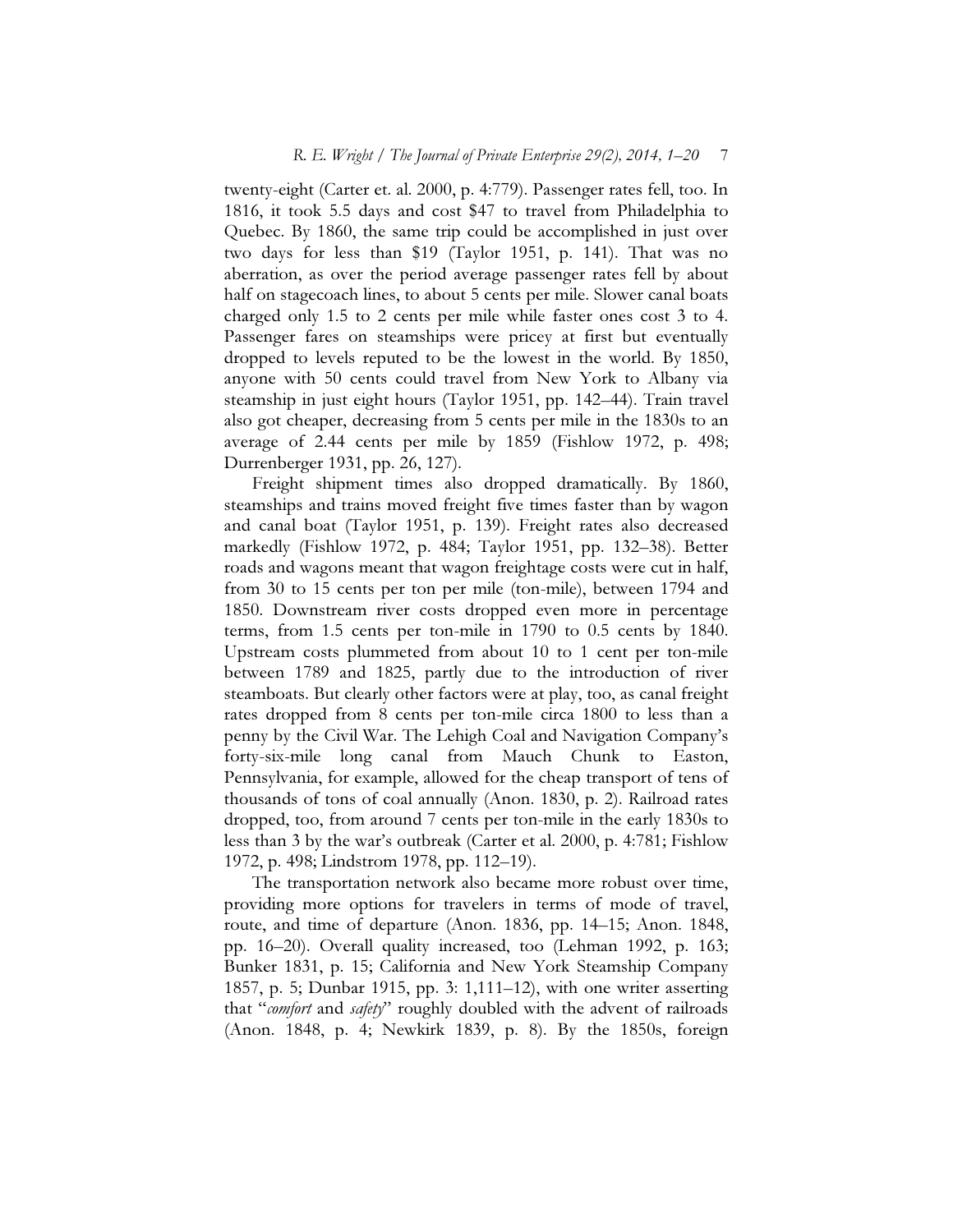travelers commented how inexpensive and easy it was to travel between America's major cities. Travel within those cities was also greatly improved by innovations like privately owned and operated horse-powered omnibus trolleys (Steen 1966, p. 47; Bolling 1838–39, p. 11; Dunbar 1915, pp. 3:1,017–32).

The early transportation network, however, remained disjointed, more a series of loose connections than an articulated national system (Larson, 2001, p. 259). Travel over the era's best transportation technology, the railroad, was hampered by the existence of numerous short roads and the use of a dozen different gauges, ranging from 4 feet 3 inches to 6 feet (Dunbar 1915, 4:1,393), which combined to necessitate numerous layovers, intercompany transfers, ferriages, and so forth (Dunbar 1915, pp. 3:1,112–24; Fishlow 1972, p. 494). After lauding the Michigan Central Railroad on its accommodations, for example, one passenger suggested six improvements, including shorter stopovers, checking baggage all the way through to each passenger's destination, not leaving passengers on the tracks at night, and improved seating, ventilation, and customer service (Anon. 1850b, p. 2). Another major irritant was that rates on some lines fluctuated greatly, especially on newer, more sophisticated routes like ocean steamers plying the waves between New York and San Francisco—causing considerable consternation among travelers (California and New York Steamship Company 1857, p. 1; Anon. 1854, p. 16). Most horrifically, steamboat engines exploded at an alarming rate despite the development of pressure release valves and other safety devices (Paskoff 2007, p. 3; Bunker 1831, p. 21; Silliman 1833).

Problems persisted because there was no "revolution" in transportation, no short period of rapid, transformative change. Instead, the decrease in travel times, inconveniences, and costs was a gradual process driven by competition (Taylor 1951, p. 153; Taylor 1934, pp. 169ff; Anon. 1850a, p. 3; Anon. 1860, p. 1; Dunbar 1915, pp. 1:329, 334, 336–37, 3:743–44, 750). Major technological breakthroughs like steamships and railroads did not emerge fully formed but rather took decades to develop completely and to proliferate widely. Moreover, many small innovations, some technical and others organizational, played an important if sometimes underappreciated role in the improved efficiency of the U.S. transportation network. Although relatively unimportant individually, thousands of such incremental improvements combined over the years to create enormous savings of time, effort, and money (Breck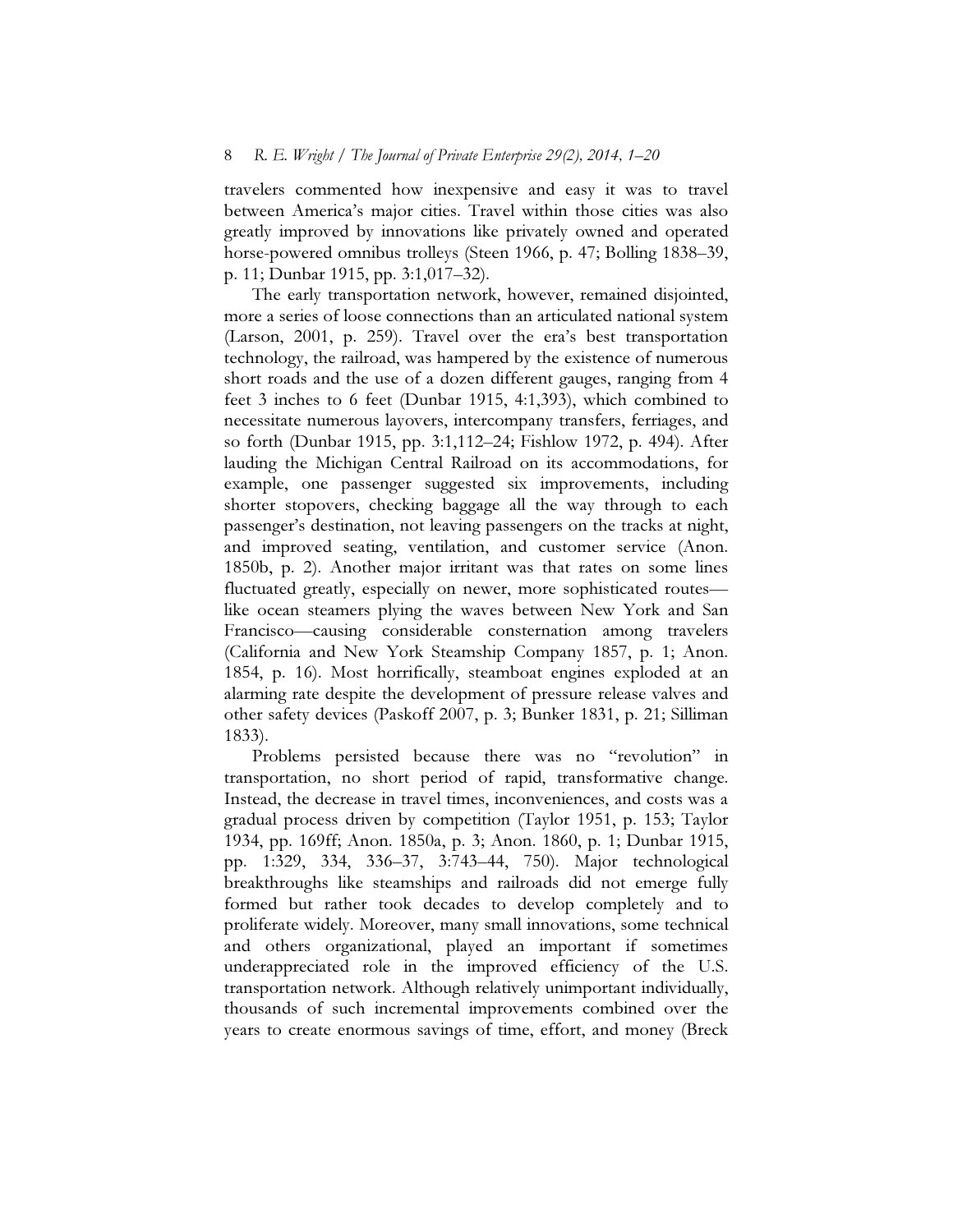1818, p. 11; Dunbar 1915, pp. 3:749–50; Durrenberger 1931, p. 119: Shirley 1881, p. 352; Bolling 1838–39, p. 48; Anon. 1841, p. 7; Anon. 1852, p. 18; Anon. 1850c, p. 2; Bolling 1838–39, p. 9).

#### V. Governmental Inputs

Before the Civil War, the federal government's role in planning, funding, and directly constructing infrastructure projects was limited mainly to improvements viewed as facilitating interstate coastal and international commerce and strengthening national security (Edling 2003). Lighthouses, ports, military forts, and munitions installations were priorities. Spending accelerated following the 1803 purchase of the Louisiana Territory, which catalyzed the construction of military outposts in the West and a \$50,000 appropriation in 1807, attached to the Coastal Survey Act, to catalogue and map the Atlantic and Gulf Coasts. Although Treasury Secretary Albert Gallatin and President Thomas Jefferson both supported federal internal improvement projects, little direct funding materialized for reasons both institutional and ideological. Congressmen were loath to support improvements that did not directly benefit their districts, the federal government lacked the capacity to tax selectively the beneficiaries of targeted infrastructure spending, and important politicians cast doubt on the constitutionality of federal funding for such programs. The national government collected tolls from users but found it impossible to fund projects by assessing secondary, tertiary, and indirect beneficiaries, such as local land and business owners and their customers and suppliers.

Moreover, the Southern-dominated Senate sought to protect slavery by limiting the federal government's scope (Bruchey 1965, pp. 124–27) and executive opposition scuttled the few bills Congress managed to pass. James Monroe vetoed legislation that would have made annual appropriations for the National Road, and Andrew Jackson dashed any hopes of further federally owned improvements by giving said road to the several states through which it ran. And by vetoing the Maysville Road Bill, he effectively quashed the federal government's direct investment in transportation corporations (Larson 2001, pp. 182–85; Ha 2009; Scheiber 1982; Clanin 1982). In all, federal internal improvement expenditures, about \$1 million per year on average before the Civil War, were inconsiderable by modern standards and compared to private, corporate inputs. Only if they were made at crucial chokepoints that private entrepreneurs would not touch, a dubious supposition in many ways, could they be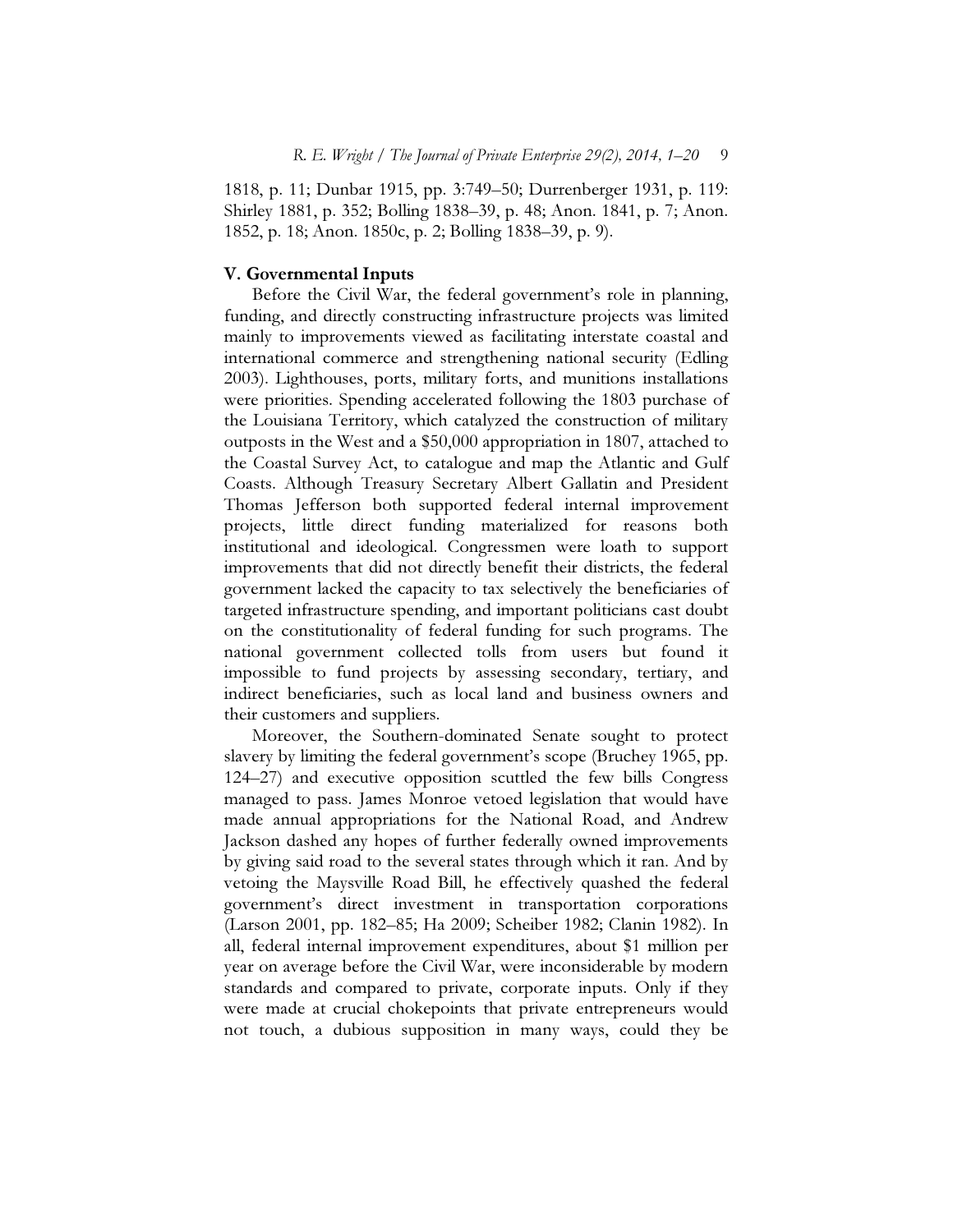considered crucial to transportation system development. Federal roads and other improvements may have increased population densities in the western territories, but the economic benefits of that are difficult to parse (Malone 1998, pp. 49–50, 117–20).

Early on, state governments also resisted embarking on large scale infrastructure projects. Like the federal government, states' fiscal and managerial capacities were limited. While the federal government relied primarily on the tariff, states collected user fees and always-controversial taxes on real estate. As a result, state revenue streams were generally insufficient to fund an ambitious improvement agenda, especially given most taxpayers' skepticism regarding the government's ability to effectuate it in a cost-effective manner. Pennsylvania's legislature, for example, helped to complete projects through remote areas where profits were unlikely to be earned, but in the more settled parts of the state, it looked to private enterprise and the prospect of profits to provide funding (Dunbar 1915, p. 3:785; Durrenberger 1931, p. 55).

Governments with some fiscal capacity typically found it politically difficult to decide which projects to fund. It was widely known that transportation improvements attracted "new interests and business connections" and diverted them from "those localities or communities that have inertly permitted themselves" to be passed by, so demand for improvements was widespread and persistent and politicians who favored one town or region over another, even if for good reason, were certain to incur the wrath of voters (Dodge 1854, p. 33; Larson 2001, p. 264). Also, state legislators often did not know one another very well, faced frequent elections, and met for only a few weeks per year, rendering them less likely to owe one another favors or to build durable political alliances. Log rolling, while not unknown, was therefore less prevalent than omnibus bills, which were usually too expensive and grandiose to make it out of committee (Dunbar 1915, 1:320–21). Finally, in the nation's first few decades, neither the federal nor state governments had much appetite for borrowing, and their antidebt sentiments were reinforced by the default of several heavily indebted states in the early 1840s (Thies 2002; Wright 2008). In 1848, for example, one corporation noted that it had been chartered primarily because "the state had no revenues or resources of her own . . . [and] her citizens had . . . a salutary caution against incurring a public debt" (Anon. 1848, p. 7).

 Governments created and maintained some bridges, canals, improved rivers, harbors, railroads, and roads. Together, the federal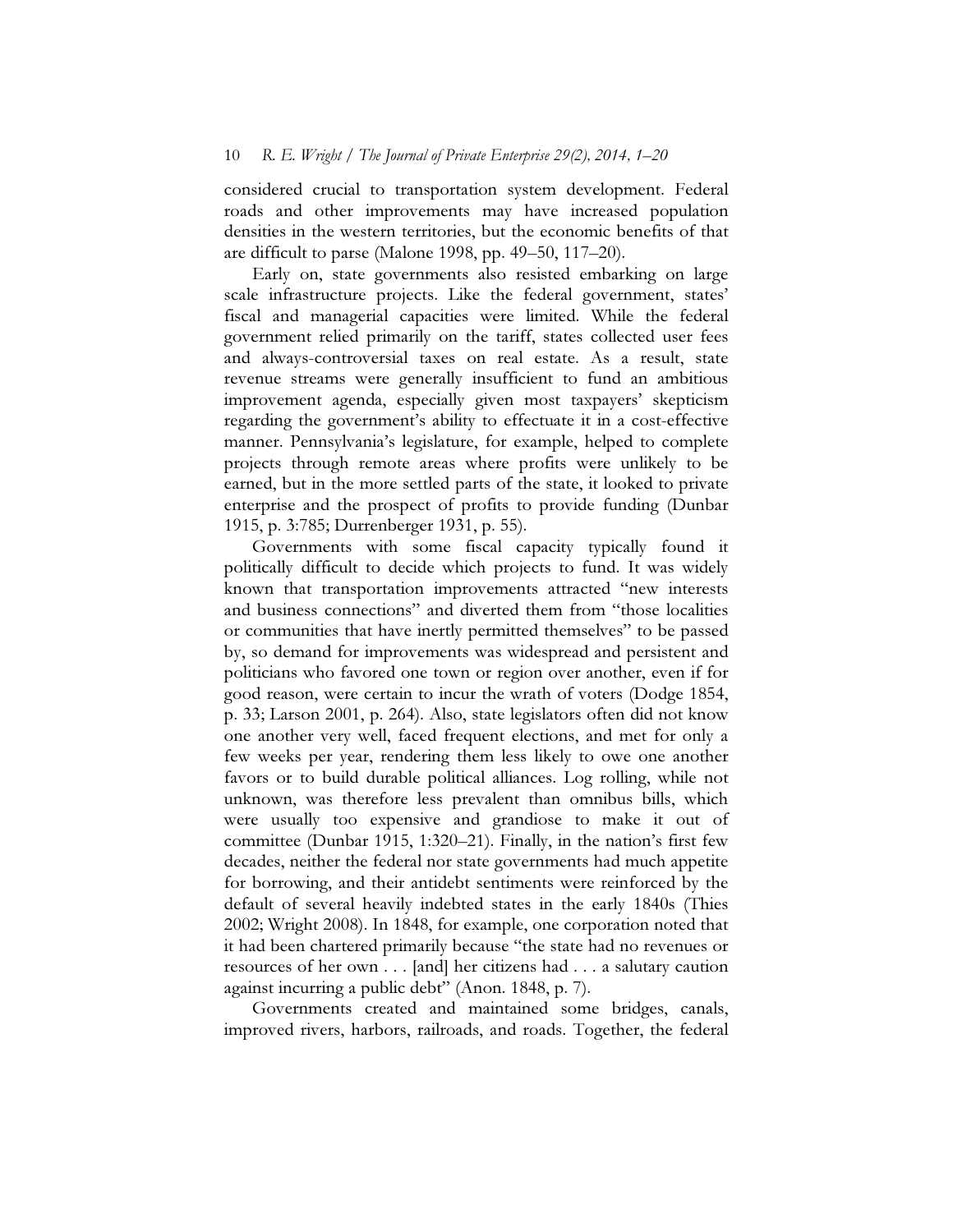and state governments expended about \$187 million on such projects (Malone 1998, pp. 17, 121–36). Governments also invested in local bridges and roads, an estimated \$125 million by local governments and \$300 million by states (Durrenberger 1931, p. 43; Goodrich 1960). Three quarters of the total government investment in canals, over \$130 million, was public due to the large state-owned canal systems of New York, Pennsylvania, Ohio, Indiana, and Illinois (only about 12 percent of the shares of private canals were owned by governments) (Bruchey 1965, p. 132; Goodrich, 1970 p. 297). New York's system was highly profitable at first, but the other states were not able to emulate its success and even exacerbated the recession that followed the panics of 1837 and 1839 (Dunbar 1915, pp. 2:691– 740, 3:823). Pennsylvania spent some \$25 million to connect Philadelphia to Pittsburgh and the northern corners of the state with a hodge-podge of mostly unprofitable railroads and canals that it later sold to private companies (Dunbar 1915, p. 3:828; Anon. 1845; Stuyvesant 1837, p. 6; Fishlow 1972, pp. 478–79; Durrenberger 1931, p. 139). Heavily indebted Ohio also sold off or abandoned most of its portfolio of partially completed improvements (Dunbar 1915, pp. 3:821 n.2, 835–39). Indiana's and Illinois's state canals were also unprofitable, even though both were aided by federal land grants (Fishlow 1972, pp. 480–81). After defaulting on its bonds, Maryland offered to turn over control of its interests in several transportation infrastructure companies to bondholders (Roberts 2012, pp. 74–76). Due to such fiscal disasters, which included defaults by several other states as well, a spate of states ratified new constitutions that sought to limit government borrowing (Thies 2002).

Because their costs fell on all taxpayers (and not mainly on voluntary stockholders as in the case of failed corporations), the failure of most major government public transportation systems had a dampening effect, largely reversing the confidence in government works created by the Erie Canal (Scheiber 1982, pp. 20–21), which after its initial success also ran into difficulties due to political pressures to build numerous branches of dubious commercial merit (Bernstein 2005; Miller 1962; Murphy 2008; Durrenberger 1931, p. 101). Considerable disagreement over the "*nature* of the public improvements," especially the railroad's role, further eroded confidence in government-owned transportation endeavors (Bullock 1837).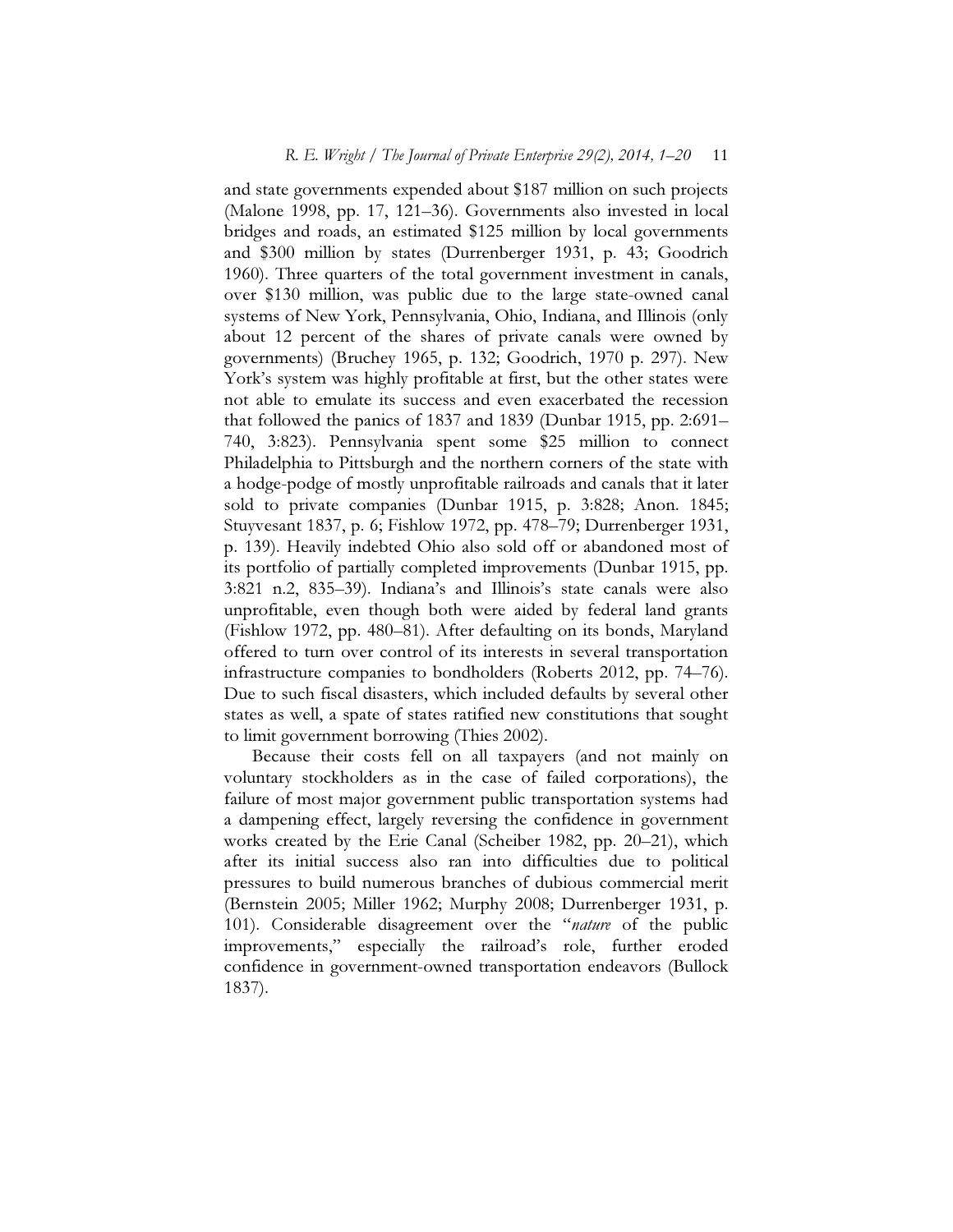#### 12 R. E. Wright / The Journal of Private Enterprise 29(2), 2014, 1–20

#### VI. The Benefits of Corporate Transportation Networks

In the end, then, internal improvements "constructed at length, at immense cost of private wealth, and at the hazard of private fortunes" (Anon. 1848, p. 5), not taxpayer dollars, drastically reduced the costs of transporting goods and people within the rapidly growing United States and generated economic benefits that more than offset the deadweight losses created by the high tariffs on imports imposed after the War of 1812 (Bernstein 2008, pp. 316–37). Specifically, lower transportation costs had four major salubrious effects on the economy (Freeman 2001, p. 708).

First, lower costs increased competition among producers by allowing goods to be shipped longer distances.<sup>5</sup> Increased competition reduced producers' market power and hence decreased prices and increased quantities consumed (Fishlow 1972, pp. 468–72; Lindstrom 1978, pp. 101–12; Anon. 1847). By using a canal instead of a river, for instance, lumbermen were no longer "compelled to overstock the market at the Spring freshet, and thus subject themselves to diminished prices and unreasonable exactions. They could send their lumber to market when they have it ready, when most convenient, and when the prices should suit them best" (Anon. 1845, p. 18; Haddock 1845, p. 4). Similarly, turnpikes increased competition by roughly doubling the distance that farmers found it profitable to bring bulk products to market and also allowed artisans to compete against others many miles away (Opal 2008, pp. 63–67). Between 1820 and 1860, the inflation-adjusted volume of longdistance domestic trade increased by an order of magnitude, though the coastwise trade (conducted largely by private sailing ships) accounted for somewhat more than half of the increase (Taylor 1951, pp. 173–75).

The second salubrious effect of decreased transportation costs and larger markets was increased labor specialization and hence lower production costs, all else constant. Third, inexpensive transportation

<sup>5</sup> Rothenberg (1992, p. 95) downplays the importance of turnpikes in New England because she found "only one entry for a turnpike toll" in the 1,827 farm produce wagon shipments that she analyzed. Her findings undoubtedly underestimate actual turnpike usage, specifically the use of annual passes and shunpikes. Taylor (1934, p. 229) concluded that almost nine out of ten factories in inland Connecticut were served by turnpike roads. In her classic study of Philadelphia's regional economy, Diane Lindstrom (1978, pp. 93–119) argued that "behind every major American city lay a productive hinterland" connected to it by canals, improved rivers, turnpikes, and eventually steamship packets and railroads. See also Durrenberger (1931, pp. 33–34).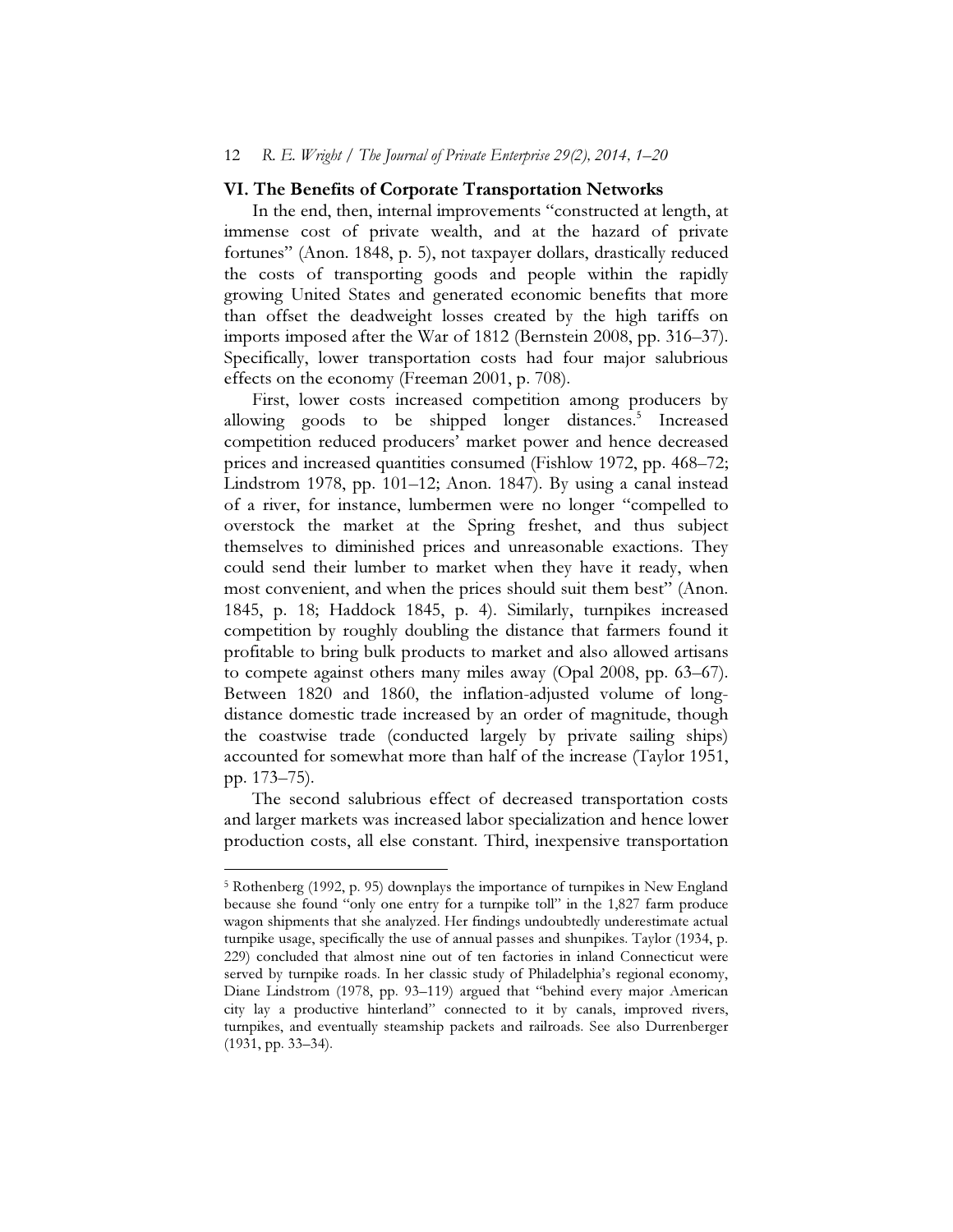increased the flow of financial, human, and physical capital, thereby allowing the economy to react more swiftly to a variety of shocks (Richmond, Fredericksburg, and Petersburg Railroad 1834; Baltimore and Susquehanna Rail Road Company 1835; Godman and Roberts 1851; Tanner 1840, p. 16; Tucker 1843, p. 202; Stockwell 1854, p. 32). Fourth, internal improvements increased economic and political stability by "strengthening the interest of distant states in each other" (Cary 1844, p. 36. See also Tanner 1840, 17; Anon. 1826, p. 5; A Citizen of Philadelphia 1826, p. 3; Fernon 1854, 5; Durrenberger 1931, p. 129; Murphy 2008, p. 201).

By helping to tie the Union together, private enterprise in the transportation sector ironically helped to strengthen a federal government that later replaced private ownership of internal improvements with the cost overruns, delays, and waste inherent in government ownership of the means of production and distribution. When advocates of big, intrusive government point to transportation infrastructure as an area where government intervention is obviously warranted, they go beyond the evidence. The nation was first tied together economically and politically by canals, railroads, turnpikes, and steamships built by entrepreneurs and funded largely by private corporate investors, not by taxpayer-funded river improvements or government-owned roads.

#### References

- A Citizen of Philadelphia. 1826. The Claims of the Delaware and Raritan Canal Company to a Repeal of the Law of Pennsylvania. Philadelphia: Joseph R. A. Skerrett.
- Anon. 1800. "The Committee of the Directors." Charleston City Gazette. March 22, 3.
- Anon. 1826. Report of the Committee Appointed by the Directors of the Winnipiseogee Canal to Prepare a Statement of Such Facts and Circumstances, in Relation to the Proposed Canal, as They Might Deem Proper to be Laid Before the Publick. Dover, NH: J. Dickman.
- Anon. 1830. "Lehigh Coal Company." New York Morning Herald. February 12, 2.
- Anon. 1836. Report of the Grantees of the Nashua and Lowell Rail Road Corporation. Nashua: Alfred Beard.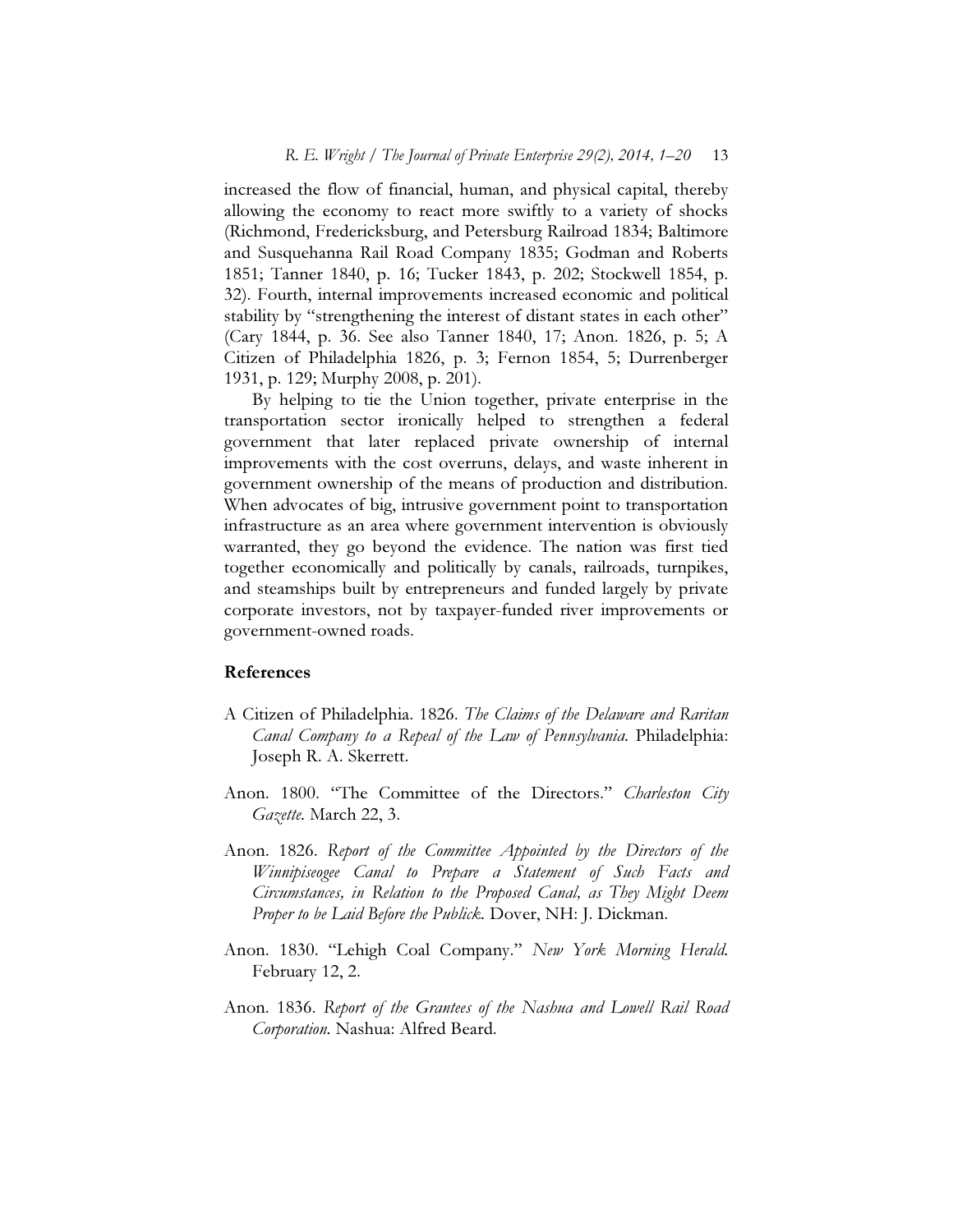- Anon. 1841. A Brief Sketch of the Peculiar Advantages of the Shamokin Coal and Iron Company Situate in Northumberland County, State of Pennsylvania. Philadelphia: Brown, Bicking & Guilbert.
- Anon. 1845. The North Branch Canal Company; Its Prospects, and Its Laws of Incorporation. Philadelphia: n.p.
- Anon. 1847. "These Mammoth Establishments." Voice of Industry. August 6.
- Anon. 1848. Address of the Delaware and Raritan Canal and Camden and Amboy Railroad Companies to the People of New Jersey. Trenton: Sherman and Harron.
- Anon. 1850a. Columbus Daily Ohio Statesman. August 13, 3.
- Anon. 1850b. "A Few Suggestions." Milwaukee Sentinel and Gazette. September 9, 2.
- Anon. 1850c. "The Marine Railway and Floating Dock Company." St. Louis Daily Missouri Republican. June 7, 2.
- Anon. 1852. The Schuylkill Navigation Company. Philadelphia: Crissy & Markley.
- Anon. 1854. Proceedings of a Meeting of Representatives of the Several Railroad Companies Between New York, Boston, Philadelphia and Baltimore, Chicago, Cincinnati, and the Ohio and Mississippi Rivers, Held at Cleveland November 28th, 1854. Cleveland: n.p.
- Anon. 1860. "Wisconsin Stage Company." Milwaukee Sentinel, January 12, 1.
- Baldwin, Loammi. 1822. To the President and Managers of the Union Canal Company of Pennsylvania. n.p.: n.p.
- Baltimore and Susquehanna Rail Road Company. 1835. President and Directors of the Baltimore and Susquehanna Rail Road Company to the Stockholders. Baltimore: Sands & Neilson.
- Bernstein, Peter L. 2005. Wedding of the Waters: The Erie Canal and the Making of a Great Nation. New York: W. W. Norton.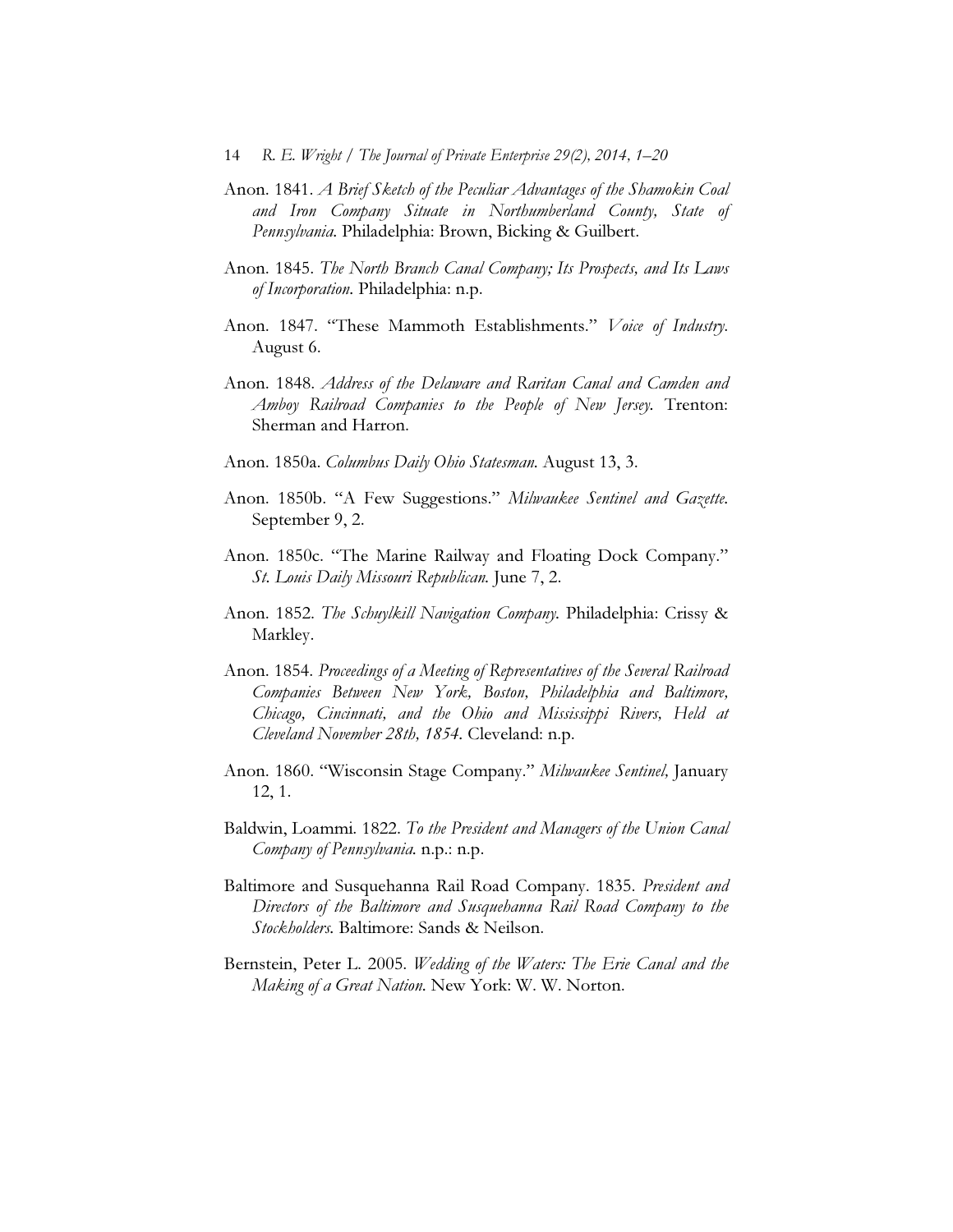- Bernstein, William J. 2008. *A Splendid Exchange: How Trade Shaped the* World. New York: Grove Press.
- Bolling, Blair. 1838–39. Diary of Blair Bolling, Vol. 3, Virginia Historical Society, Richmond, VA.
- Boyd, William. 1839. Communication from the President of the Union Canal Company, Accompanied with a Report of James D. Harris, Principal Engineer, Relative to Enlarging the Union Canal. Harrisburg: Boas & Copan.
- Breck, Samuel. 1818. Sketch of the Internal Improvements Already Made by Pennsylvania. Philadelphia: J. Maxwell.
- Bruchey, Stuart. 1965. The Roots of *American Economic Growth*. New York: Harper & Row.
- Bullock, W. F. 1837. Letter to W. S. Bodley, January 25. Bodley Family Papers. Filson Historical Society, Louisville, KY.
- Bunker, Elihu. 1831. A Reply to 'The Proceedings and Minutes of New-York and Boston Steam-Boat Company." New York: George F. Nesbitt.
- Cadman, John. 1949. The Corporation in New Jersey: Business and Politics, 1791–1875. Cambridge: Harvard University Press.
- California and New York Steamship Company. 1857. The Prospectus of the California and New York Steamship Company. San Francisco: Town Talk Office.
- Carter, Susan B., et al., eds. 2000. Historical Statistics of the United States. New York: Cambridge University Press.
- Cary, T. G. 1844. The Americans Defended. London: John Chapman.
- Clanin, Douglas. 1982. "Internal Improvements in National Politics, 1816–1830." In Transportation and the Early Nation, ed. Indian Historical Society, 30–60. Indianapolis: Indiana Historical Society.
- Clayvell, Littleton. 1829–1880. "List of Stockholders in the Roanoke [sic] Bridge Company." Memorandum Book, College of William and Mary Special Collections Research Center, Williamsburg, VA.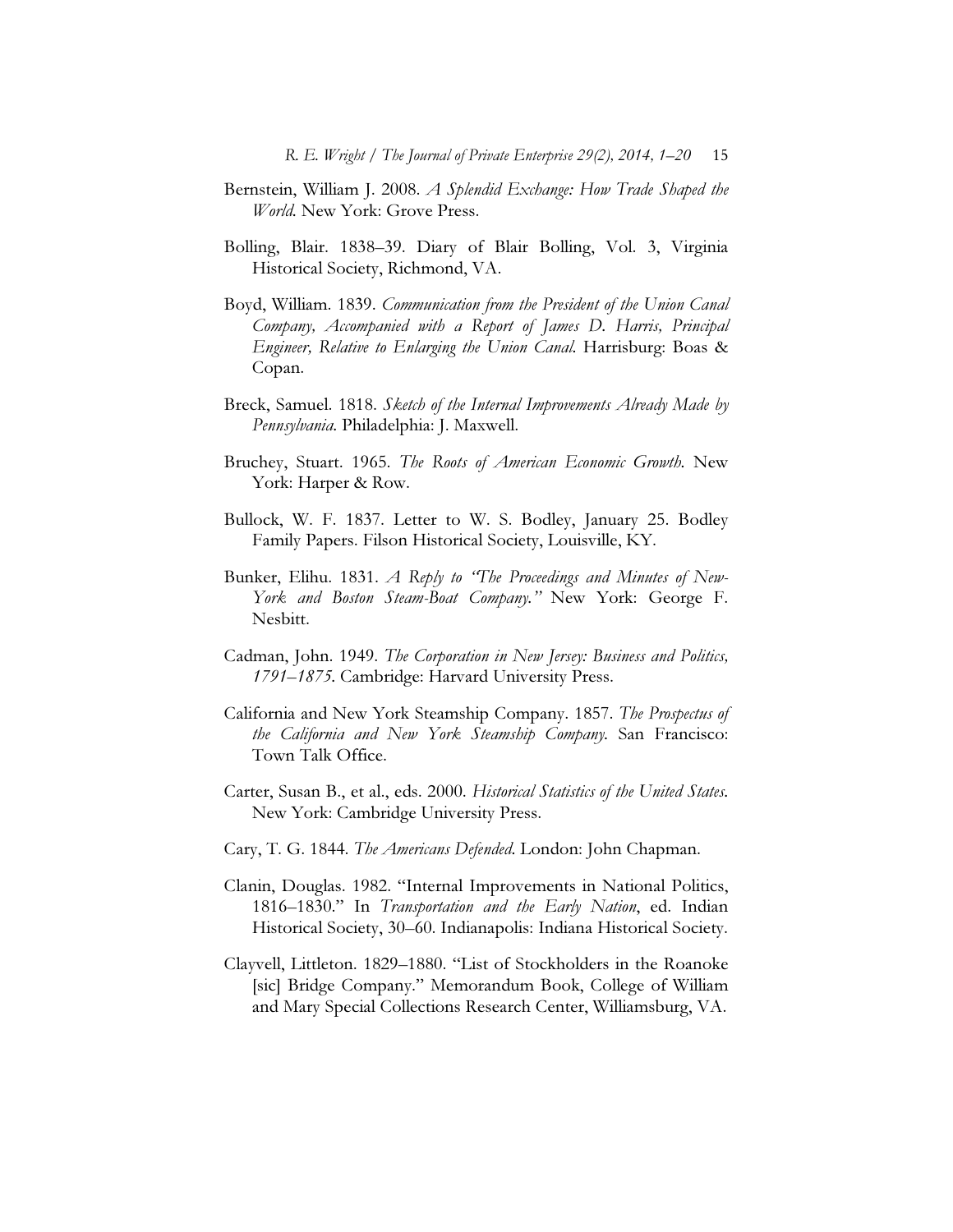- Cox, John. [1832?] On the Argument, in Reference to the Bridge Bill, Prepared by Judge Cranch and Doctor May. n.p.: n.p.
- Davis, Joseph. 1917. Eighteenth Century Business Corporations in the United States. Cambridge: Harvard University Press.
- Dodd, Edwin Merrick. 1954. American Business Corporations Until 1860, With Special Reference to Massachusetts. Cambridge: Harvard University Press.
- Dodge, Francis. 1854. First Annual Report of the President and Directors to the Stockholders of the Metropolitan Railroad Company. Georgetown: A. L. Settle.
- Dunbar, Seymour. 1915. A History of Travel in America. 4 vols. Indianapolis: Bobbs-Merrill.
- Durrenberger, Joseph. 1931 (1968) Turnpikes: A Study of the Toll Road Movement in the Middle Atlantic States and Maryland. Cos Cob, Conn.: John E. Edwards.
- Edling, Max. 2003. A Revolution in Favor of Government: Origins of the U.S. Constitution and the Making of the American State. New York: Oxford University Press.
- Ellsworth, Lucius. 1972. "Craft to National Industry in the Nineteenth Century: A Case Study of the Transformation of the New York State Tanning Industry." Journal of Economic History, 32(1): 399–402.
- Farmers Bank of Virginia. 1848. Minutes of the Board of Directors. 13 January, Virginia Historical Society, Richmond, VA.
- Fernon, Thomas. 1854. Municipal Subscriptions Made by the City of Philadelphia and the Incorporated Districts of Spring Garden, Richmond, and the Northern Liberties in the County of Philadelphia to the Capital Stock of the North Pennsylvania Rail Road Company. Philadelphia: Crissy & Markley.
- Fishlow, Albert. 1972. "Internal Transportation." In *American* Economic Growth: An Economist's History of the United States, Lance Davis et al., 468–547. New York: Harper & Row.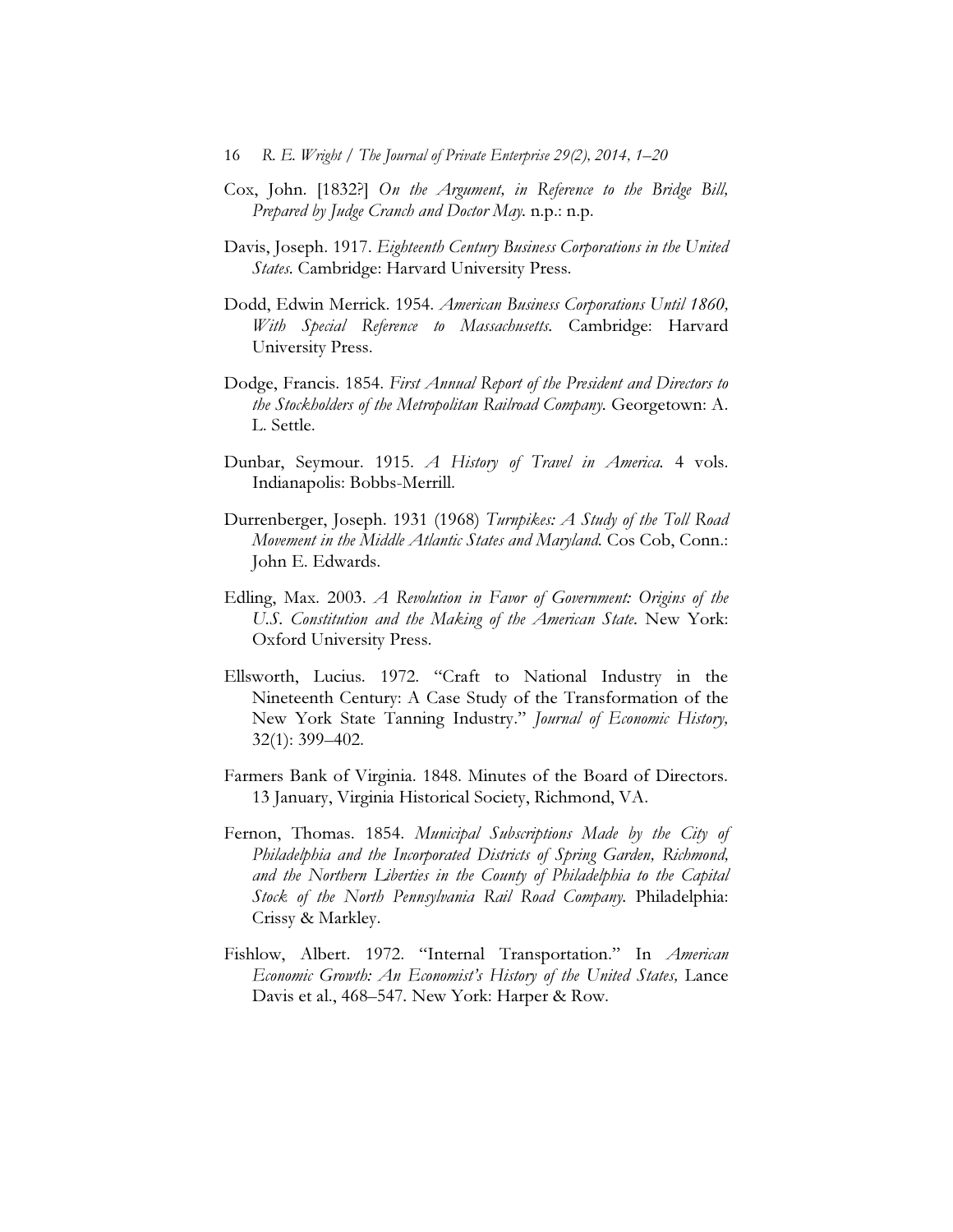- Freeman, Joanne, ed. 2001. Alexander Hamilton: Writings. New York: Library of America.
- Godman, James H. and W. Milnor Roberts. 1851. First Annual Report of the President and Directors of the Bellefontaine and Indiana Rail Road Company. Cleveland: Sanford and Hayward.
- Goodrich, Carter. 1960. Government Promotion of American Canals and Railroads. New York: Columbia University Press.
- Goodrich, Carter. 1970. "Internal Improvements Reconsidered." Journal of Economic History, 30(2): 289–311.
- Gunn, L. Ray. 1988. The Decline of Public Authority: Public Economic Policy and Political Development in New York, 1800–1860. Ithaca, NY: Cornell University Press.
- Ha, Songho. 2009. The Rise and Fall of the American System: Nationalism and the Development of the American Economy, 1790–1837. London: Pickering and Chatto.
- Haddock, Charles B. 1845. Address of the Northern Rail Road Company to the Friends of Internal Improvement in New Hampshire. Hanover, NH: Hanover Press.
- Hurst, James. 1970. The Legitimacy of the Business Corporation in the Law of the United States, 1780–1970. Charlottesville: University Press of Virginia, 1970.
- Larson, John Lauritz. 2001. Internal Improvement: National Public Works and the Promise of Popular Government in the Early United States. Chapel Hill: University of North Carolina Press.
- Lehman, J. David. 1992. "Explaining Hard Times: Political Economy and the Panic of 1819 in Philadelphia." PhD diss. UCLA.
- Lindstrom, Diane. 1978. Economic Development in the Philadelphia Region, 1810–1850. New York: Columbia University Press.
- Littlefield, Douglas. 1984. "The Potomac Company: A Misadventure in Financing an Early American Internal Improvement Project." Business History Review, 58(4): 562–85.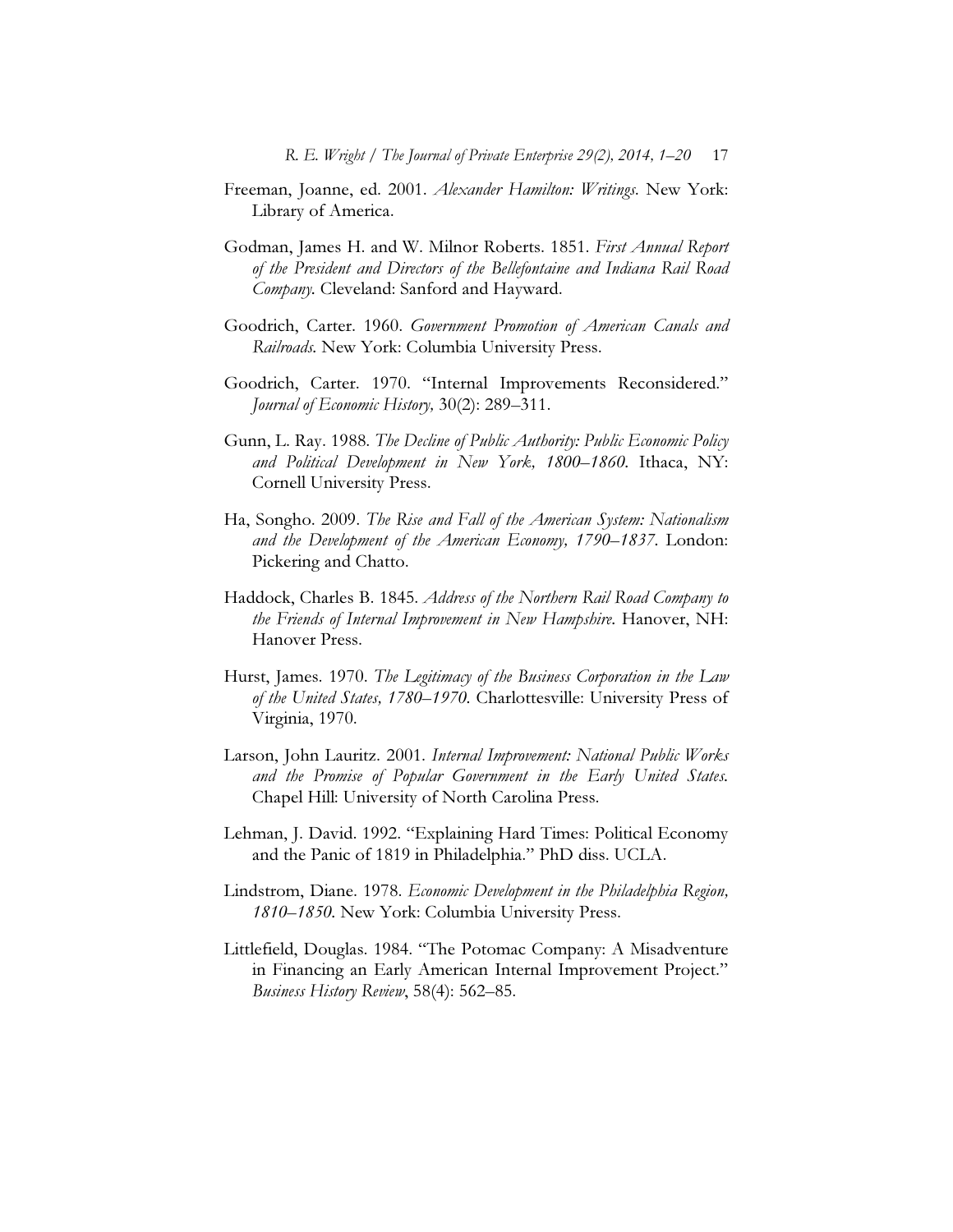- Livermore, Shaw. 1935. "Unlimited Liability in Early American Corporations." Journal of Political Economy, 43(5): 674–87.
- Maier, Pauline. 1993. "The Revolutionary Origins of the American Corporation." William and Mary Quarterly 50(1): 51–84.
- Malone, Laurence J. 1998. Opening the West: Federal Internal Improvements Before 1860. Westport, CT: Greenwood Press.
- McCarthy, Kathleen. 2003. American Creed: Philanthropy and the Rise of Civil Society, 1700–1865. Chicago: University of Chicago Press.
- Miller, Nathan. 1962. The Enterprise of a Free People: Aspects of Economic Development in New York State During the Canal Period, 1792–1838. Ithaca: Cornell University Press.
- Murphy, Brian P. 2008. "Empire State Building: Interests, Institutions, and the Formation of States and Parties in New York, 1783–1845." PhD diss. University of Virginia.
- Newkirk, Matthew. 1839. The First Annual Report of the Philadelphia, Wilmington and Baltimore Rail Road Company Since the Union of the Original Companies. Philadelphia: n.p.
- Opal, J. M. 2008. Beyond the Farm: National Ambitions in Rural New England. Philadelphia: University of Pennsylvania Press.
- Paskoff, Paul. 1983. Industrial Evolution: Organization, Structure, and Growth of the Pennsylvania Iron Industry, 1750–1860. Baltimore: Johns Hopkins University Press.
- Paskoff, Paul. 2007. Troubled Waters: Steamboat Disasters, River Improvements, and American Public Policy, 1821–1860. Baton Rouge: Louisiana State University Press.
- Pirtle, Alfred. n.d. "Early Rail Roading in Kentucky." Alfred Pirtle Writings, folder 16, Filson Historical Society, Louisville, KY.
- Richmond, Fredericksburg, and Petersburg Railroad. 1834–35. "Report of the Committee Appointed 21 June 1834 To Enquire into Expediency of Re-opening Books or Taking Other Measures." Board of Directors' Minutes, Richmond, Fredericksburg, and Petersburg Railroad Records, Virginia Historical Society, Richmond, VA.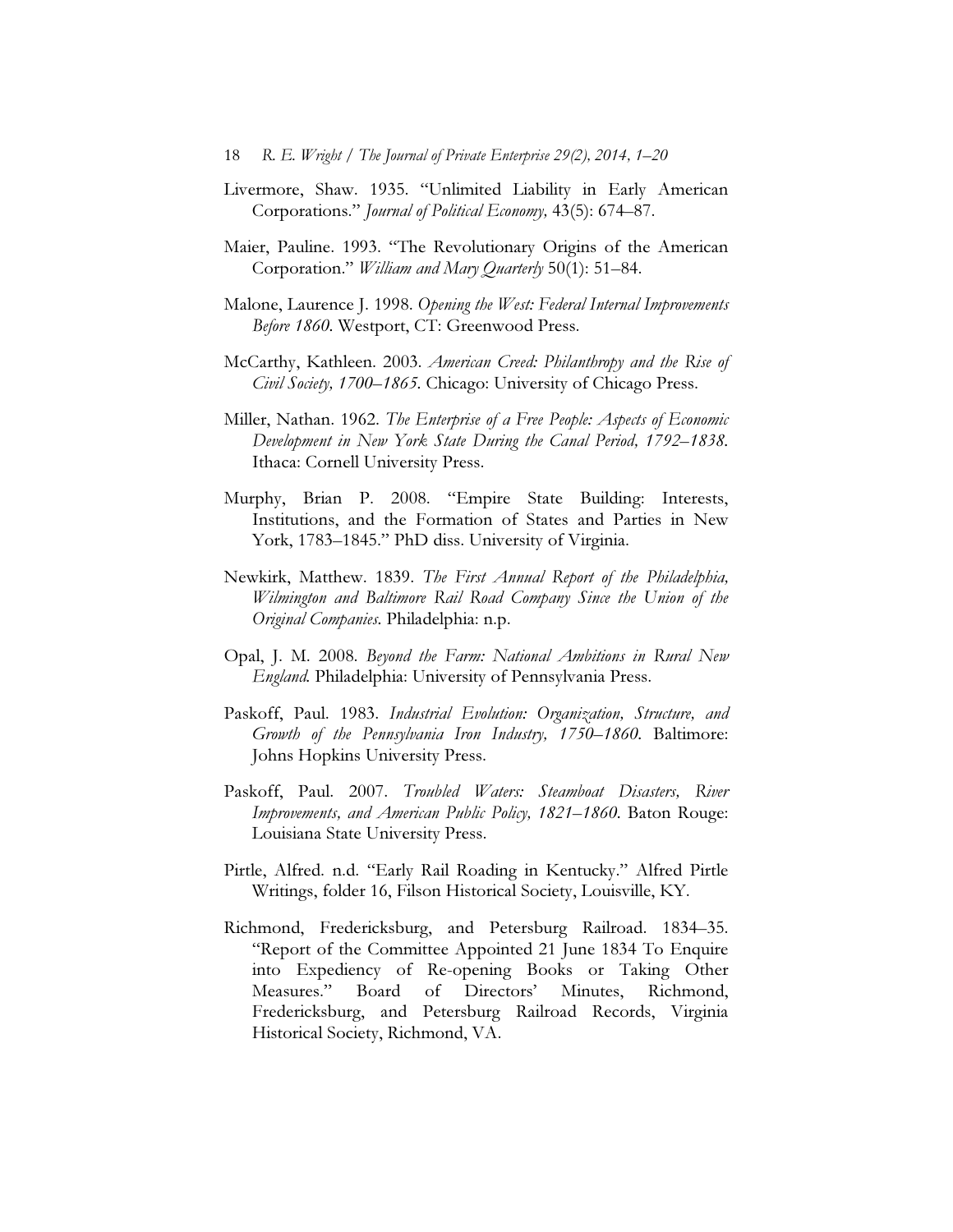- Roberts, Alasdair. 2012. America's First Great Depression: Economic Crisis and Political Disorder After the Panic of 1837. Ithaca: Cornell University Press.
- Rothenberg, Winifred. 1992. From Market-Places to a Market Economy: The Transformation of Rural Massachusetts, 1750–1850. Chicago: University of Chicago Press.
- Scheiber, Harry. 1982. "The Transportation Revolution and American Law: Constitutionalism and Public Policy." In Transportation and the Early Nation, ed. Indiana Historical Society, 1–29. Indianapolis: Indiana Historical Society.
- Seavoy, Ronald. 1982. The Origins of the American Business Corporation, 1784–1855: Broadening the Concept of Public Service During Industrialization. Westport, CT: Greenwood Press.
- Shirley, John. 1881. "The Fourth New Hampshire Turnpike." Granite Monthly, 4(10): 352.
- Silliman, Benjamin. 1833. Report of the Board of Examiners Appointed by the Connecticut River Steam Boat Company to Inquire Into the Causes of the Explosion of the Steam Boat New England. New Haven: Hezekiah Howe & Co.
- Smith, Adam. 1904. An Inquiry Into the Nature and Causes of the Wealth of Nations 5th ed. London: Methuen & Co.
- Smith, Erasmus. 1853. *A Manual of Political Economy*. New York: n.p.
- Steen, Ivan. 1966. "Philadelphia in the 1850's: As Described by British Travelers." Pennsylvania History, 33(1): 30–49.
- Stockwell, Stephen N. 1854. Argument of Hon. Chas. Theo. Russell in Behalf of the Boston and New York Central Railroad Co., Remonstrants.
- Stuyvesant, Peter G. 1837. Memorial of the New York and Erie Railroad Company to the Legislature of the State of New York. New York: G. P. Scott and Co.
- Sylla, Richard and Robert E. Wright. 2012. "U.S. Corporate Development, 1801–1860," NSF Grant No. 0751577.